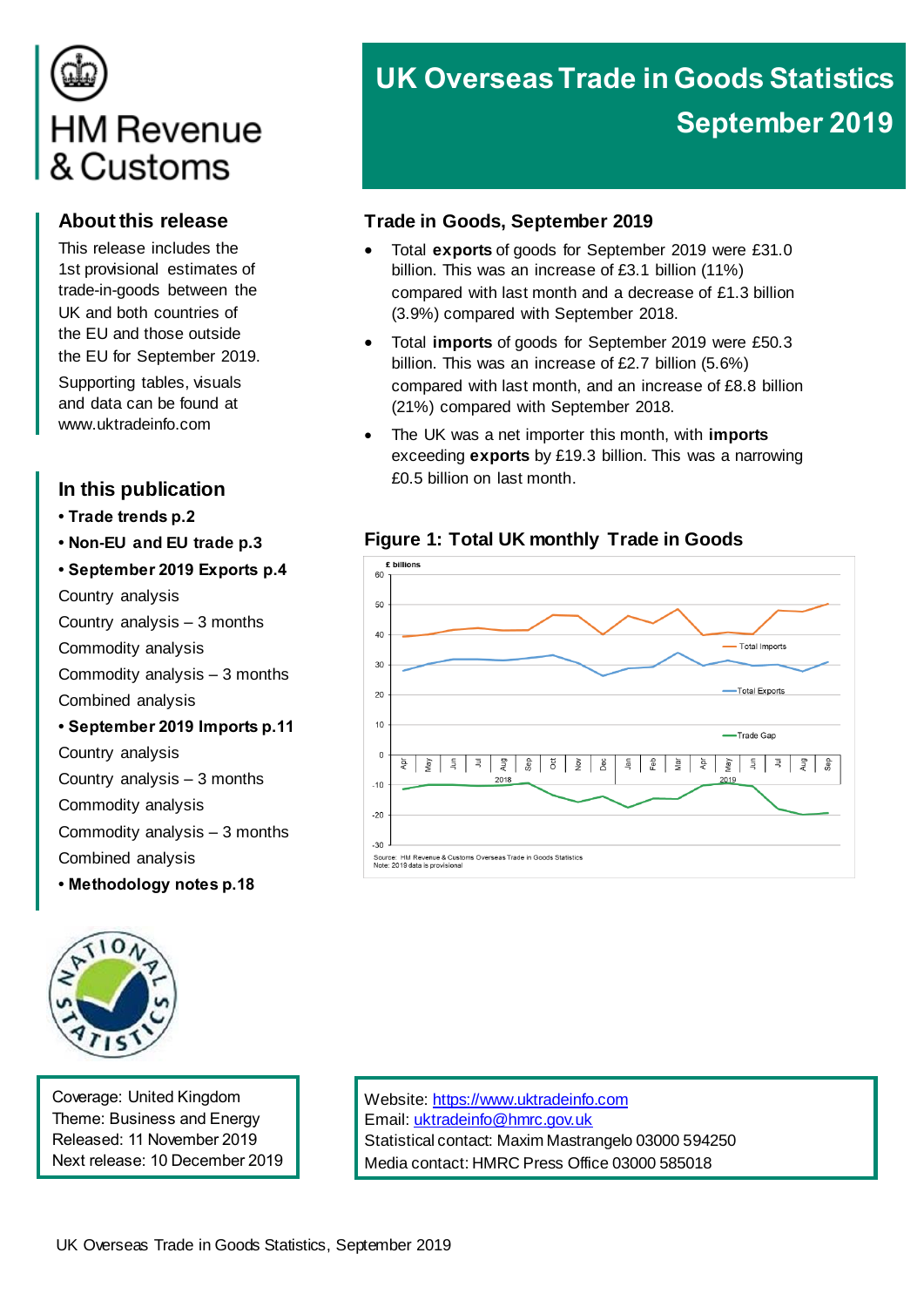### **Trade in Goods Trends**

Following the global economic crisis, UK trade in goods dropped in 2009. Both imports and exports then steadily increased until 2012. From the start of 2013, imports remained relatively flat until a very sharp increase in Q3 of 2016, reaching its highest point in Q3 of 2019. Exports peaked in Q2 of 2013, with a steady rise since Q2 of 2017.

- The total **export** trade for Q3 of 2019 was £88.9 billion, which was a decrease of 7.0% compared with £95.6 billion for Q3 of 2018.
- The total **import** trade for Q3 of 2019 was £146 billion, which was an increase of 17% compared with £125.2 billion for Q3 of 2018.
- There was a trade deficit of £57.1 billion for Q3 of 2019. This was a widening of 93% compared with £29.6 billion for Q3 2018.
- For many years Germany has been our largest trading **import** partner by value. The USA has been the dominant trading partner for **exports** for many years.
- Mechanical appliances and Motor vehicles have generally been the largest **import** commodities by value. For **exports**, Mechanical appliances has also predominantly been the largest valued commodity, with occasional peaks for Precious metals.

↓ **Exports down 7% on Q3 2018**

- ↑ **Imports up 17% on Q3 2018**
- **Trade deficit widened by 93% on Q3 2018**



### **Figure 2: Quarterly UK Trade in Goods, 2009 – 2019**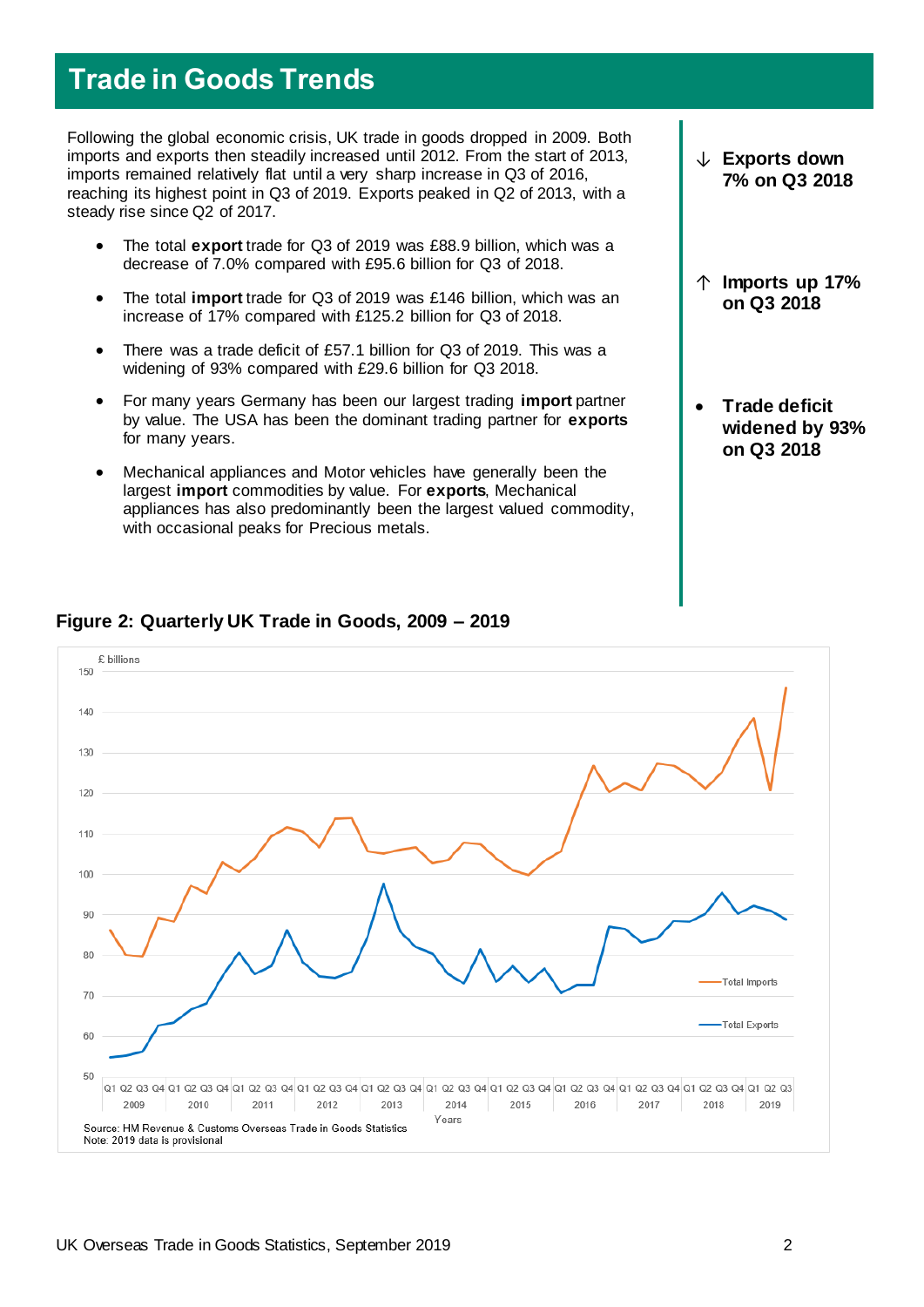# **Non-EU & EU Trade in Goods**

#### **Non-EU Trade in Goods:**

- **Non-EU exports** for September 2019 were £16.5 billion. This was an increase of £1.3 billion (8.3%) on last month, and a decrease of £1.5 billion (8.5%) compared with September 2018.
- **Non-EU imports** for September 2019 were £26.7 billion. This was a decrease of £1.1 billion (4.1%) on last month, and an increase of £7.1 billion (36%) compared with September 2018.
- For **non-EU trade** the UK was a net importer this month, with imports exceeding exports by £10.2 billion.

#### **EU Trade in Goods:**

- **EU exports** for September 2019 were £14.5 billion. This was an increase of £1.9 billion (15%) on last month, and an increase of £0.3 billion (1.8%) compared with September 2018.
- **EU imports** for September 2019 were £23.6 billion. This was an increase of £3.8 billion (19%) on last month, and an increase of £1.7 billion (7.6%) compared with September 2018.
- For **EU trade** the UK was a net importer this month, with imports exceeding exports by £9.1 billion.



### **Figure 3: Total UK Trade in Goods, with EU and Non-EU, September 2019**

↑ **Non-EU imports up 36% on September 2018**

↑ **EU imports up 19% on last month**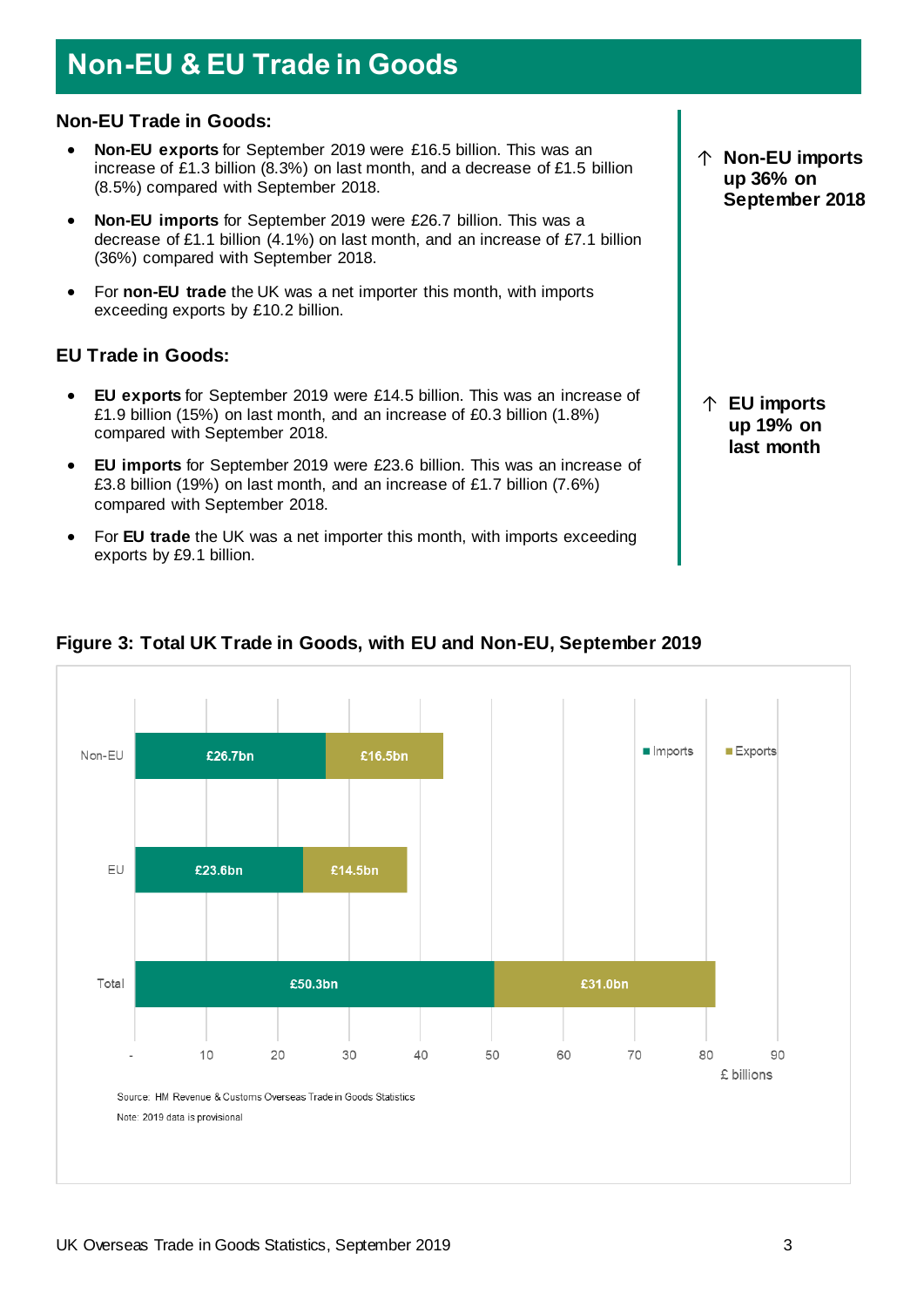# **Exports: Country Analysis**

- The USA remained the largest export partner country, experiencing an increase on last month, up £244 million (5.3%). It experienced the largest value increase on September 2018, up £734 million (18%).
- China experienced the largest value increase compared with last month, up £595 million (35%).
- India (ranked 20th) experienced the largest value decrease on last month, down £108 million (27%).
- Switzerland (ranked 12th) experienced the largest value decrease on September 2018, down £2,300 million (78%).
- Germany experienced the 2nd largest value increase on last month and September 2018, up £342 million (12%) and £239 million (8.3%) respectively.
- ↑ **Exports to USA up 18% on September 2018**
- ↓ **Exports to Switzerland down 78% on September 2018**

| September 2019         |                              |  | August 2019                  |                                        | September 2018               |                                           |  |
|------------------------|------------------------------|--|------------------------------|----------------------------------------|------------------------------|-------------------------------------------|--|
| <b>Partner Country</b> | <b>Total</b><br>(£ millions) |  | <b>Total</b><br>(£ millions) | Change on<br><b>August</b><br>2019 (%) | <b>Total</b><br>(£ millions) | Change on<br><b>September</b><br>2018 (%) |  |
| <b>USA</b>             | 4,863                        |  | 4,619                        | 5.3                                    | 4,129                        | 17.8                                      |  |
| Germany                | 3,131                        |  | 2,789                        | 12.3                                   | 2,892                        | 8.3                                       |  |
| China                  | 2,296                        |  | 1,700                        | 35.0                                   | 2,145                        | 7.0                                       |  |
| France                 | 2,092                        |  | 1,801                        | 16.2                                   | 1,919                        | 9.0                                       |  |
| Irish Republic         | 1,867                        |  | 1,672                        | 11.7                                   | 1,793                        | 4.1                                       |  |
| <b>Netherlands</b>     | 1,788                        |  | 1,818                        | $-1.7$                                 | 2,089                        | $-14.4$                                   |  |
| <b>Belgium</b>         | 1,188                        |  | 972                          | 22.2                                   | 1,294                        | $-8.2$                                    |  |
| Spain                  | 1,028                        |  | 813                          | 26.5                                   | 842                          | 22.1                                      |  |
| Italy                  | 882                          |  | 606                          | 45.5                                   | 915                          | $-3.6$                                    |  |
| Hong Kong              | 835                          |  | 846                          | $-1.3$                                 | 662                          | 26.1                                      |  |
| <b>Others</b>          | 11,005                       |  | 10,194                       | 8.0                                    | 13,563                       | $-18.9$                                   |  |
| <b>Total EU</b>        | 14,472                       |  | 12,599                       | 14.9                                   | 14,215                       | 1.8                                       |  |
| <b>Total Non-EU</b>    | 16,502                       |  | 15,232                       | 8.3                                    | 18,028                       | $-8.5$                                    |  |
| <b>Total Exports</b>   | 30,975                       |  | 27,830                       | 11.3                                   | 32,243                       | $-3.9$                                    |  |

#### **Table 1: UK exports of goods to top 10 partner countries, September 2019**

Source: HM Revenue & Customs Overseas Trade in Goods Statistics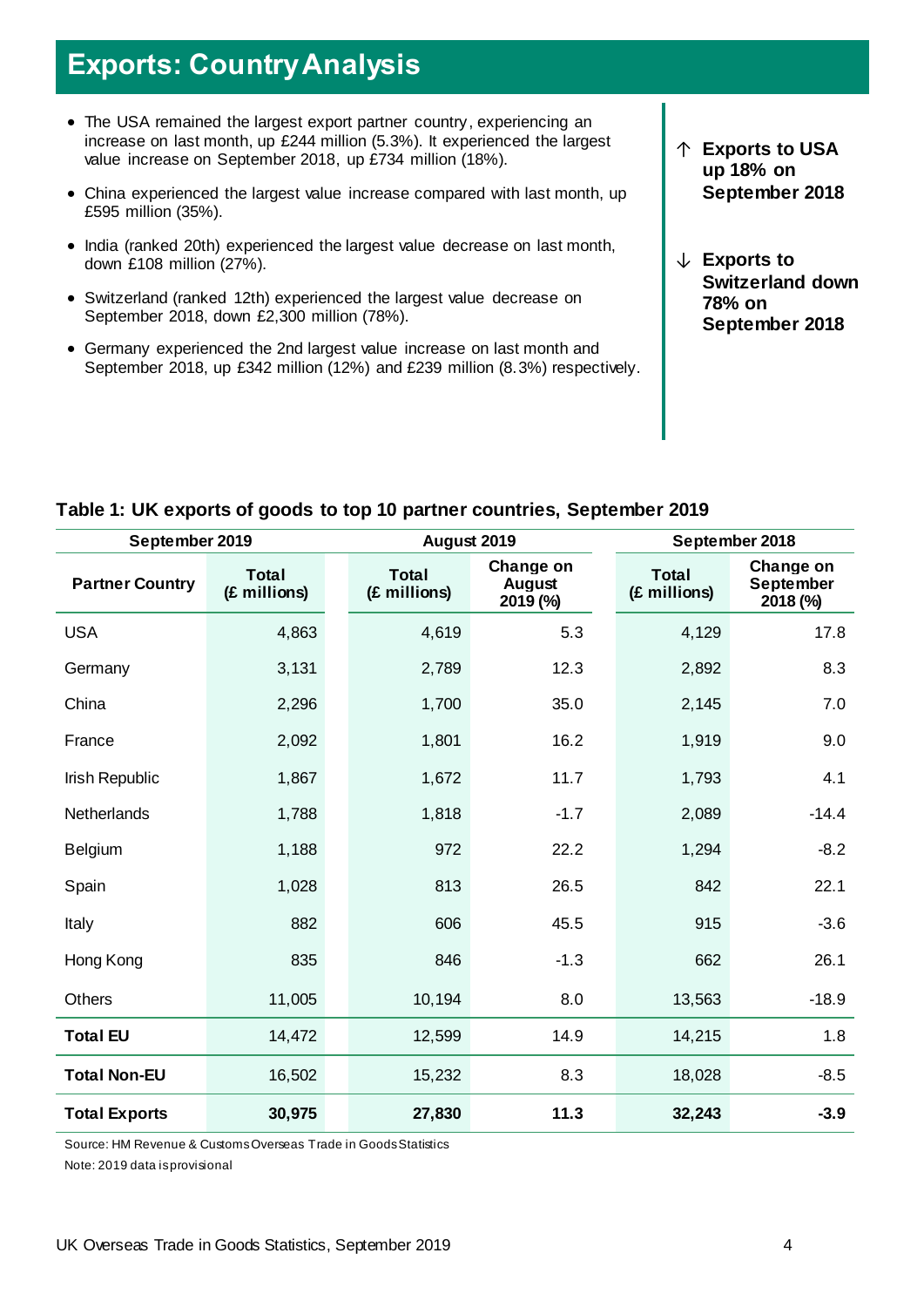## **Exports: Country Analysis**

- The top 5 export partners accounted for 46% of total exports in goods in September 2019. This was an increase from 44% for September 2018.
- The USA accounted for 16% of the total value of exports from the UK, this was an increase from 13% for September 2018.
- Germany had the 2nd largest proportion, accounting for 10% of UK exports. This was an increase from 9.0% for September 2018.
- The top 10 export partner countries (ranked by value) changed compared with last month. Most notably, the Netherlands fell to 6th place from 3rd.
- The top 10 export partner countries (ranked by value) changed compared with September 2018. Most notably, Switzerland fell to 12th place from 2nd.
- ↑ **USA had a 16% share of total exports in September 2019**
- ↓ **The Netherlands was the 6th largest export partner in September 2019**



### **Figure 4: UK exports of goods to the top 5 countries, September 2019**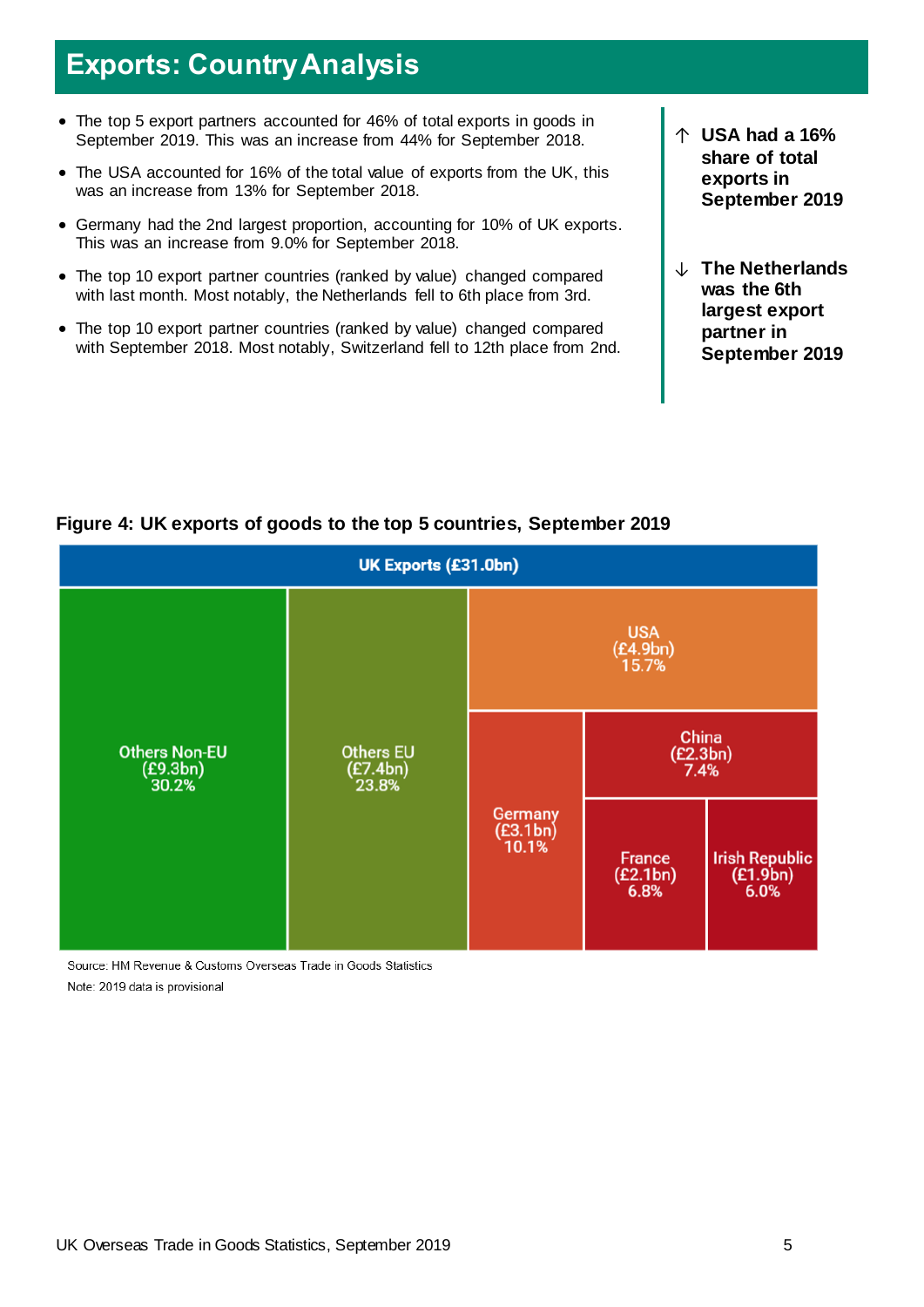## **Exports: Country Analysis – 3 Months**

- In the 3 months to September 2019 the USA remained the largest export partner country, experiencing a 7.0% increase on the 3 months to June 2019. Among the top 10, it saw the largest percentage increase compared with the 3 months to September 2018, up 20%.
- Among the top 10, Belgium experienced the largest percentage decreases on the 3 months to June 2019 and the 3 months to September 2018, down 5.6% and 23% respectively.
- Among the top 10, Hong Kong experienced the largest percentage increase on the 3 months to June 2019, up 11%, and the 2nd largest on the 3 months to September 2018, up 19%.
- 7 of top 10 partner countries experienced an increase on the 3 months to June 2019, the Netherlands, Belgium and Italy were the exceptions.
- 5 of the top 10 partner countries experienced an increase on the 3 months to September 2018, China, the Netherlands, Irish Republic, Belgium and Italy were the exceptions.
- ↑ **Exports to USA up 20% on the 3 months to September 2018**
- ↓ **Exports to Belgium down 23% on the 3 months to September 2018**

| 3 months to Sep 2019   |                              | 3 months to Jun 2019         | 3 months to Sep 2018          |                              |                                           |
|------------------------|------------------------------|------------------------------|-------------------------------|------------------------------|-------------------------------------------|
| <b>Partner Country</b> | <b>Total</b><br>(£ millions) | <b>Total</b><br>(£ millions) | Change on<br>June<br>2019 (%) | <b>Total</b><br>(£ millions) | Change on<br><b>September</b><br>2018 (%) |
| <b>USA</b>             | 14,378                       | 13,435                       | 7.0                           | 11,976                       | 20.1                                      |
| Germany                | 8,998                        | 8,414                        | 6.9                           | 8,705                        | 3.4                                       |
| France                 | 5,958                        | 5,609                        | 6.2                           | 5,814                        | 2.5                                       |
| China                  | 5,886                        | 5,887                        | 0.0                           | 5,987                        | $-1.7$                                    |
| Netherlands            | 5,550                        | 5,734                        | $-3.2$                        | 6,485                        | $-14.4$                                   |
| Irish Republic         | 5,276                        | 5,038                        | 4.7                           | 5,315                        | $-0.7$                                    |
| Belgium                | 3,224                        | 3,417                        | $-5.6$                        | 4,163                        | $-22.6$                                   |
| Spain                  | 2,730                        | 2,536                        | 7.7                           | 2,498                        | 9.3                                       |
| Hong Kong              | 2,392                        | 2,161                        | 10.7                          | 2,016                        | 18.6                                      |
| Italy                  | 2,378                        | 2,490                        | $-4.5$                        | 2,428                        | $-2.1$                                    |
| Others                 | 32,154                       | 36,360                       | $-11.6$                       | 40,231                       | $-20.1$                                   |
| <b>Total Exports</b>   | 88,924                       | 91,082                       | $-2.4$                        | 95,620                       | $-7.0$                                    |

#### **Table 2: UK exports of goods to the top 10 partner countries, 3 months to September 2019**

Source: HM Revenue & Customs Overseas Trade in Goods Statistics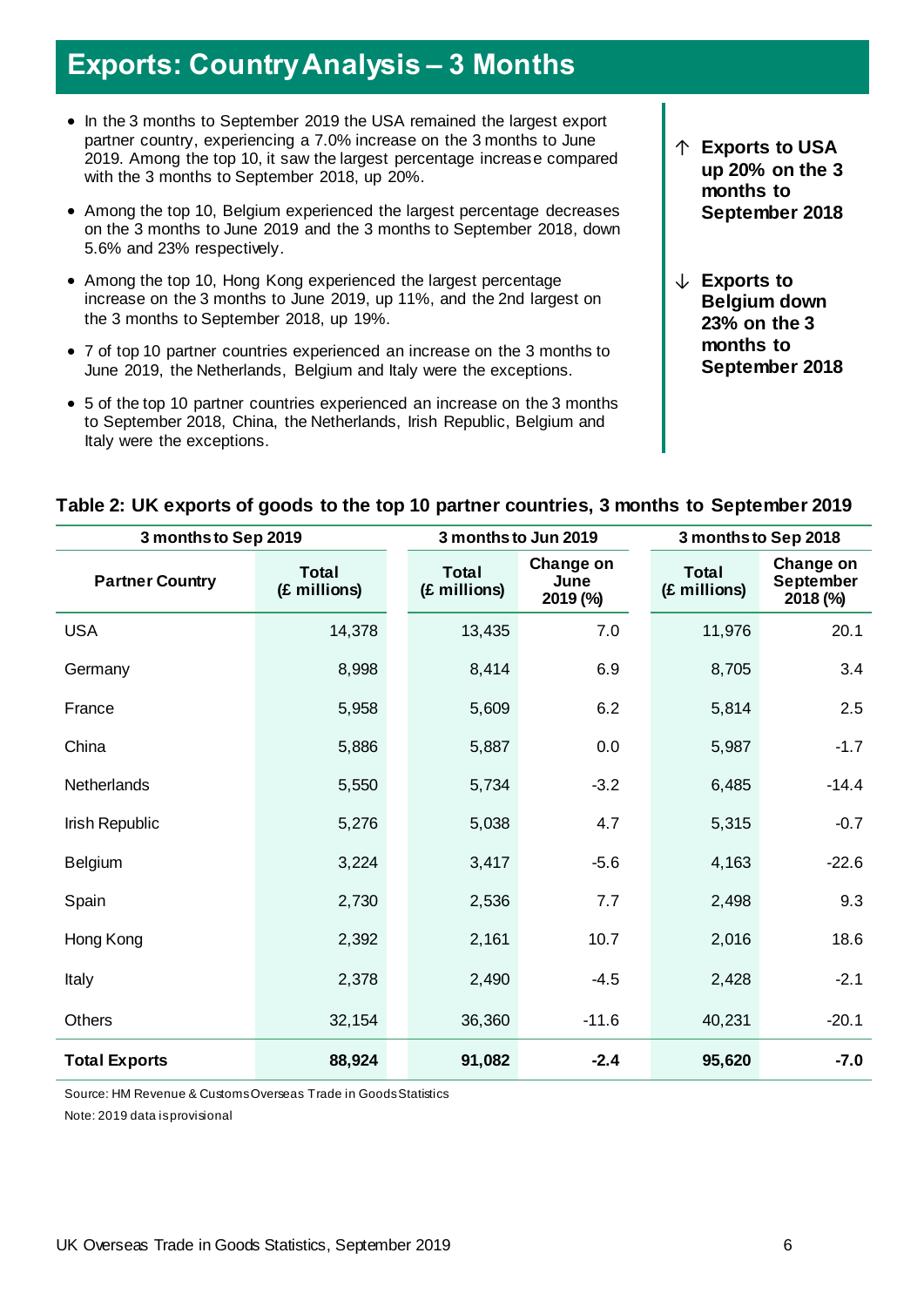# **Exports: Commodity Analysis**

- Mechanical appliances remained the largest export commodity for September 2019. It experienced the 2nd largest value increase on last month and September 2018, up £427 million (9.4%) and £299 million (6.4%) respectively.
- Motor vehicles experienced the largest value increase on last month, up £909 million (34%). Conversely, it saw the 3rd largest decrease compared with September 2018, down £128 million (3.5%).
- Art and Antiques experienced the largest value decrease on last month, down £55.7 million (6.4%). In contrast, it saw the largest value increase on September 2018, up £466 million (more than double).
- Precious metals experienced the 3rd largest value increase on last month, up £308 million (16%). Conversely, it saw the largest value decrease compared with September 2018, down £2,146 million (49%).
- Electronic Equipment experienced the 4th largest value increase on last month, up £215 million (13%).
- ↑ **Exports of Motor vehicles up 34% on last month**
- ↓ **Exports of Precious metals down 49% on September 2018**

### **Table 3: UK exports of goods by top 10 commodities, September 2019**

| September 2019               |                              |                              | August 2019                     | September 2018               |                                           |  |
|------------------------------|------------------------------|------------------------------|---------------------------------|------------------------------|-------------------------------------------|--|
| <b>Commodity Description</b> | <b>Total</b><br>(£ millions) | <b>Total</b><br>(£ millions) | Change on<br>August<br>2019 (%) | <b>Total</b><br>(£ millions) | Change on<br><b>September</b><br>2018 (%) |  |
| Mechanical appliances        | 4,989                        | 4,562                        | 9.4                             | 4,690                        | 6.4                                       |  |
| Motor vehicles               | 3,573                        | 2,664                        | 34.1                            | 3,702                        | $-3.5$                                    |  |
| Mineral fuels                | 2,588                        | 2,526                        | 2.5                             | 3,175                        | $-18.5$                                   |  |
| Precious metals              | 2,237                        | 1,929                        | 16.0                            | 4,384                        | $-49.0$                                   |  |
| Electronic equipment         | 1,926                        | 1,711                        | 12.6                            | 1,912                        | 0.8                                       |  |
| Pharmaceutical products      | 1,768                        | 1,653                        | 7.0                             | 1,601                        | 10.4                                      |  |
| Measuring devices and gauges | 1,343                        | 1,243                        | 8.0                             | 1,263                        | 6.3                                       |  |
| Aircraft                     | 1,274                        | 1,162                        | 9.7                             | 1,179                        | 8.1                                       |  |
| <b>Beverages</b>             | 820                          | 760                          | 7.9                             | 680                          | 20.6                                      |  |
| Art and antiques             | 814                          | 869                          | $-6.4$                          | 347                          | 134.3                                     |  |
| <b>Others</b>                | 9,642                        | 8,750                        | 10.2                            | 9,310                        | 3.6                                       |  |
| <b>Total Exports</b>         | 30,975                       | 27,830                       | 11.3                            | 32,243                       | $-3.9$                                    |  |

Source: HM Revenue & Customs Overseas Trade in Goods Statistics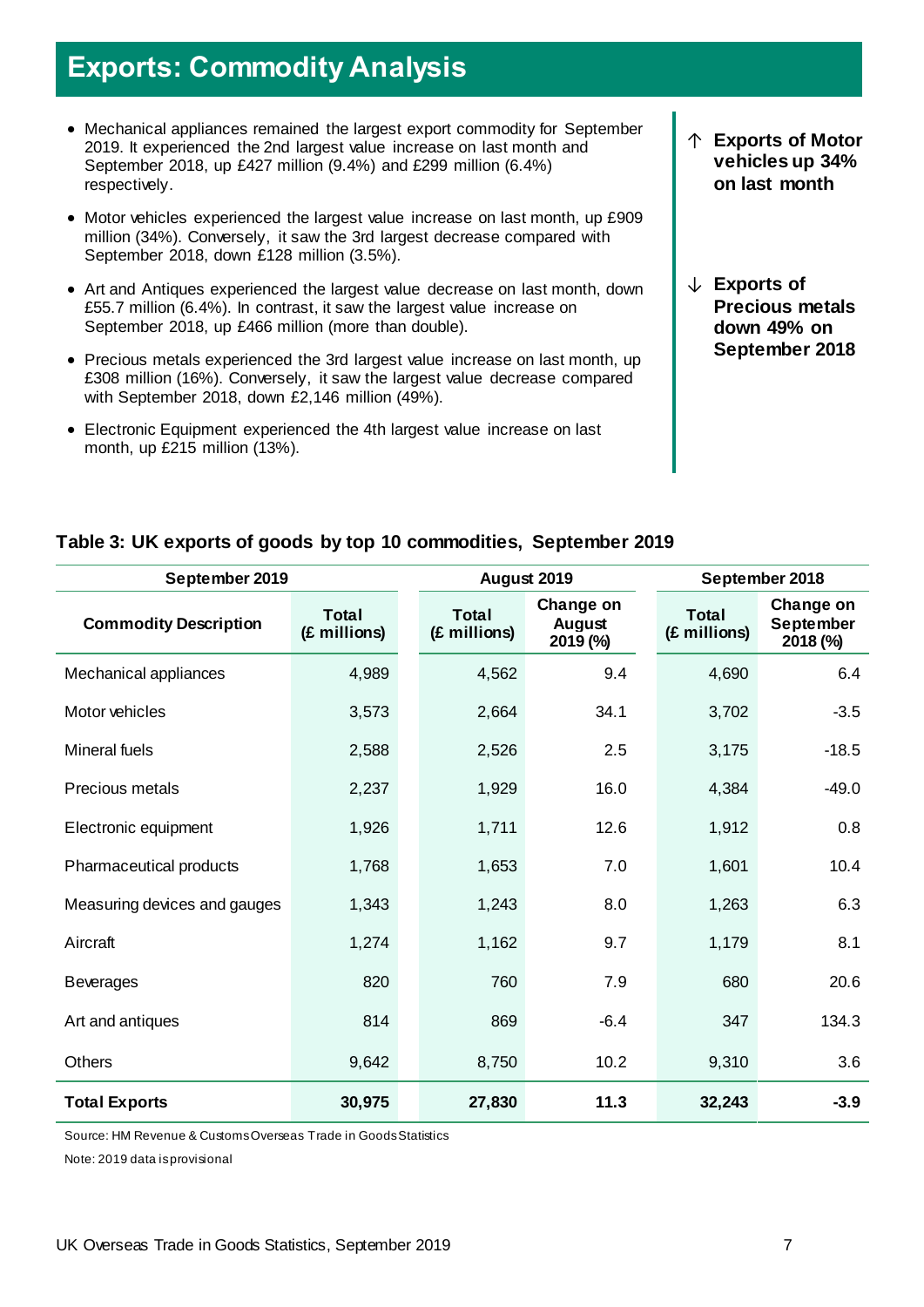### **Exports: Commodity Analysis**

- The top 5 export commodities (ranked by value) accounted for 49% of exports in September 2019, this was a decrease from 55% for September 2018.
- Mechanical appliances accounted for 16% of the total value of exports from the UK, this was an increase from 15% for September 2018.
- Motor vehicles had the 2nd largest proportion, accounting for 12%, this was an increase from 11% for September 2018.
- The top 10 export commodities (ranked by value) was unchanged on last month, except for Beverages rising 1 place to 9th, replacing Art and antiques which fell 1 place to 10th.
- The top 10 export commodities (ranked by value) changed compared with September 2018. Most notably, Precious metals fell to 4th place from 2nd, while Art and antiques rose to 10th place from 16th.
- ↑ **Mechanical appliances had a 16% share of total exports in September 2019**
- ↑ **Motor vehicles accounted for 12% of total exports in September 2019**



### **Figure 5: UK exports by top 5 commodities, September 2019**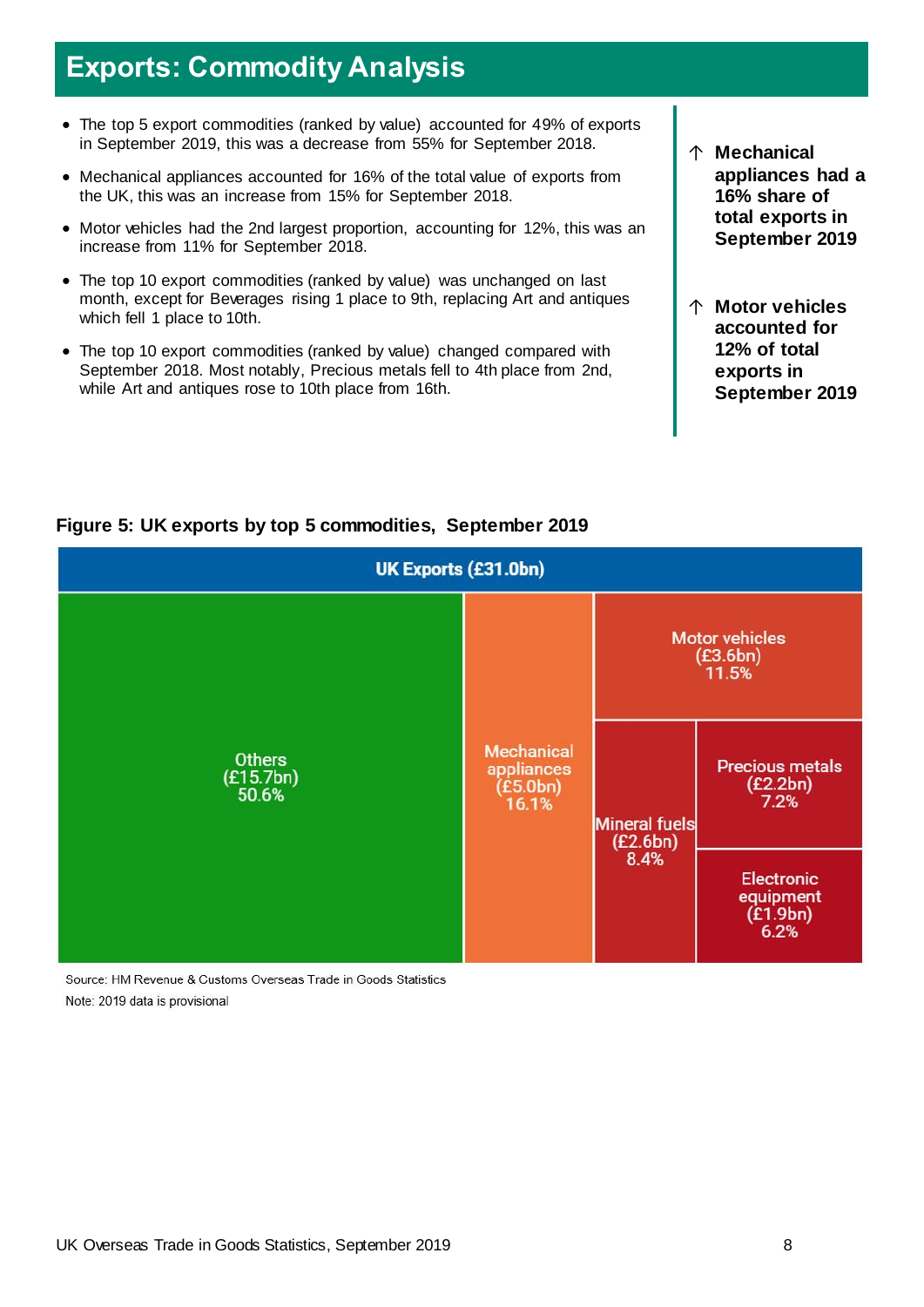# **Exports: Commodity Analysis – 3 Months**

- In the 3 months to September 2019, Mechanical appliances was the largest export commodity. It experienced an increase of 4.7% on the 3 months to June 2019 and an increase of 6.4% on the 3 months to September 2018.
- Among the top 10, Motor vehicles experienced the largest percentage increase on the 3 months to June 2019, up 11%.
- Among the top 10, Art and antiques experienced the largest percentage increase on the 3 months to September 2018, nearly 2.5 times the value.
- Among the top 10, Precious metals experienced the largest percentage decreases on the 3 months to June 2019 and the 3 months to September 2018, down 44% and 55% respectively.
- 5 of the top 10 commodities experienced increases on the 3 months to June 2019, Mineral fuels, Precious metals, Aircraft, Art and antiques, and Organic chemicals were the exceptions.
- 5 of the top 10 commodities experienced increases on the 3 months to September 2018, Mineral fuels, Precious metals, Electronic equipment, Pharmaceutical products and Aircraft were the exceptions.
- ↑ **Motor vehicles exports up 11% on the 3 months to June 2019**
- ↓ **Precious metals exports down 55% on the 3 months to September 2018**

#### **Table 4: UK exports of goods by top 10 commodities, 3 months to September 2019**

| 3 months to Sep 2019         |                              |                              | 3 months to Jun 2019          | 3 monthsto Sep 2018          |                                           |  |
|------------------------------|------------------------------|------------------------------|-------------------------------|------------------------------|-------------------------------------------|--|
| <b>Commodity Description</b> | <b>Total</b><br>(£ millions) | <b>Total</b><br>(£ millions) | Change on<br>June<br>2019 (%) | <b>Total</b><br>(£ millions) | Change on<br><b>September</b><br>2018 (%) |  |
| Mechanical appliances        | 14,430                       | 13,778                       | 4.7                           | 13,562                       | 6.4                                       |  |
| Motor vehicles               | 9,827                        | 8,873                        | 10.8                          | 9,678                        | 1.5                                       |  |
| Mineral fuels                | 7,892                        | 8,458                        | $-6.7$                        | 10,586                       | $-25.5$                                   |  |
| Precious metals              | 6,011                        | 10,762                       | $-44.1$                       | 13,301                       | $-54.8$                                   |  |
| Electronic equipment         | 5,493                        | 5,270                        | 4.2                           | 5,567                        | $-1.3$                                    |  |
| Pharmaceutical products      | 5,171                        | 4,729                        | 9.4                           | 5,257                        | $-1.6$                                    |  |
| Measuring devices and gauges | 3,881                        | 3,779                        | 2.7                           | 3,600                        | 7.8                                       |  |
| Aircraft                     | 3,414                        | 3,649                        | $-6.4$                        | 3,544                        | $-3.7$                                    |  |
| Art and antiques             | 2,411                        | 2,435                        | $-1.0$                        | 992                          | 143.0                                     |  |
| Organic chemicals            | 2,346                        | 2,358                        | $-0.5$                        | 2,055                        | 14.2                                      |  |
| <b>Others</b>                | 28,049                       | 26,992                       | 3.9                           | 27,478                       | 2.1                                       |  |
| <b>Total Exports</b>         | 88,924                       | 91,082                       | $-2.4$                        | 95,620                       | $-7.0$                                    |  |

Source: HM Revenue & Customs Overseas Trade in Goods Statistics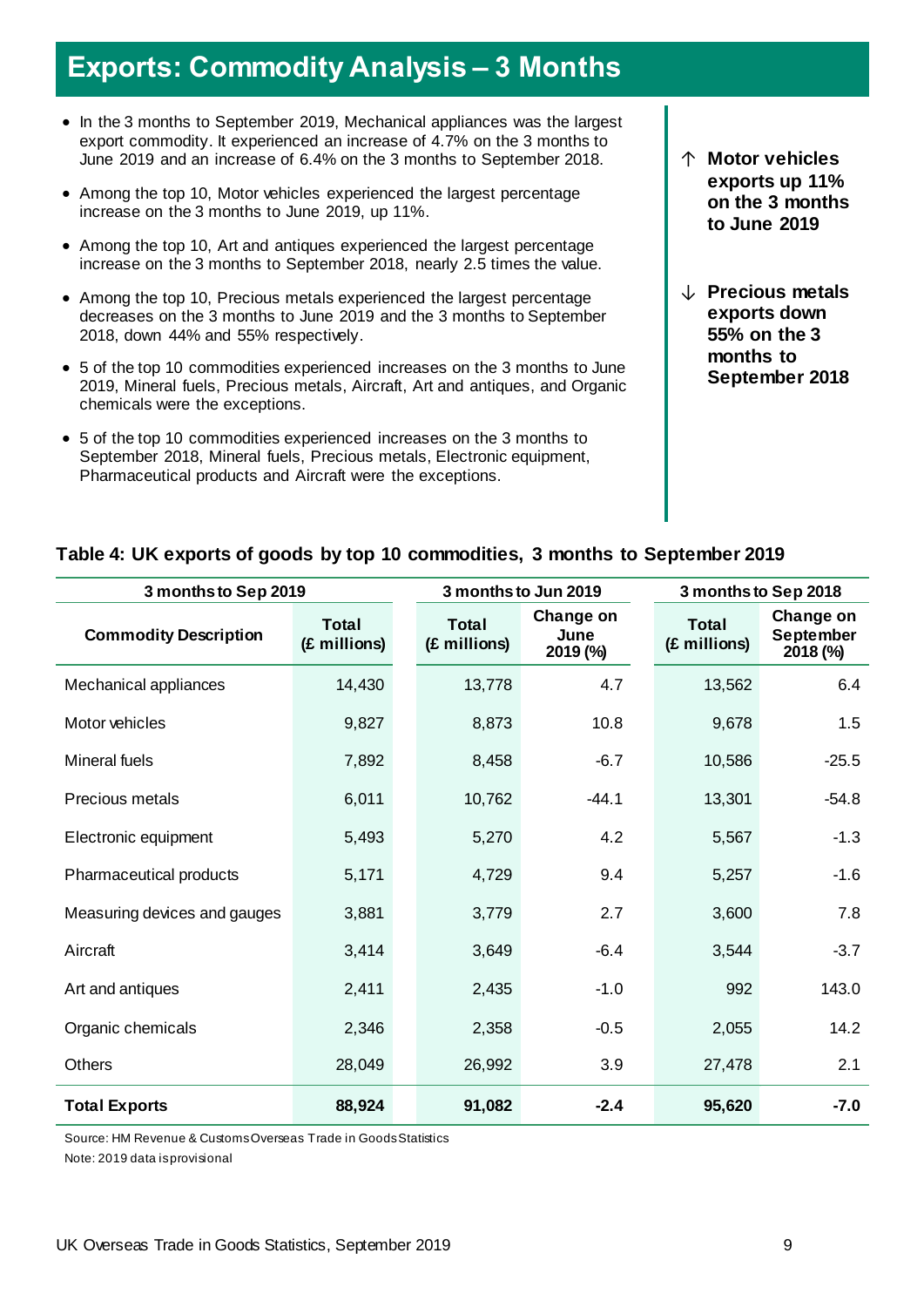# **Exports: Combined Commodity & Country Analysis**

#### **Country to commodity:**

- The increase in exports to the USA compared with last month was led by Motor vehicles, up £164 million (26%), while the increase on September 2018 was led by Precious metals, up £210 million (3.5 times the value).
- The increase in exports to China on last month was largely due to increases in Precious metals, up £419 million (nearly 3 times the value) and Mineral fuels, up £151 million (41%).
- The decrease in exports to India compared with last month was led by Precious metals, down £69.3 million (71%), followed by a decrease in Mechanical appliances, down £35.2 million (41%).
- The decrease in exports to Switzerland compared with September 2018 was dominated by Precious metals, down £2,493 million (95%).

#### **Commodity to country:**

- The increase in exports of Motor vehicles compared with last month was led by the USA, up £164 million (26%), and Belgium, up £127 million (doubling in value). The decrease compared with September 2018 was due to falls to several countries, namely South Korea, China and Japan, down £58.6 million (68%), £49.4 million (12%), and £47.3 million (34%) respectively.
- The decrease in exports of Art and antiques on last month was dominated by Switzerland, down £140 million (41%).
- The increase in exports of Mechanical appliances on September 2018 was led by Hong Kong, up £77.6 million (46%).
- The decrease in exports of Precious metals on September 2018 was led by the Switzerland, down £2,493 million (95%), followed by a decrease to Singapore down £111 million (67%).

#### **Figure 6: The UK's top commodity exports to the top 5 EU & Non-EU countries**



Source: HM Revenue & Customs Overseas Trade in Goods Statistics Note: 2019 data is provisional

↑ **Exports of Precious metals to China up nearly 3 times the value on last month**

↑ **Exports of Motor vehicles to the USA up 26% on last month**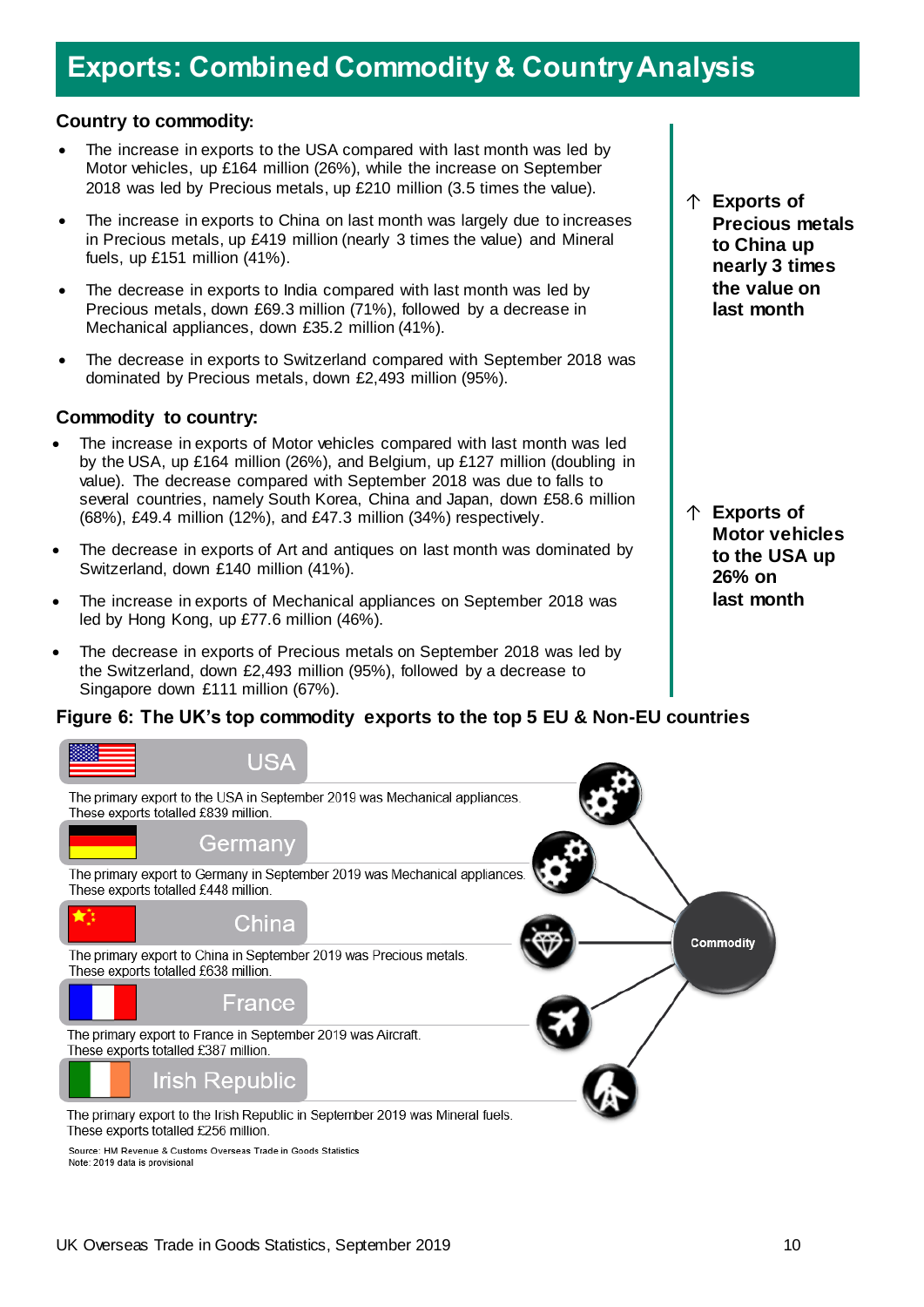# **Imports: Country Analysis**

- Germany remained the largest import partner country, experiencing the largest value increase on last month, up £1,145 million (23%). It experienced the 4th largest value increase on September 2018, up £647 million (12%).
- Australia experienced the 2nd largest value increase on last month and September 2018, up £556 million (63%) and £1,234 million (more than 7 times the value) respectively.
- Switzerland experienced the largest value decrease on last month, down £1,448 million (30%). Conversely, it experienced the largest value increase on September 2018, up £2,912 million (more than 7.5 times the value).
- The USA experienced the 3rd largest value increase on September 2018, up £1,111 million (34%).
- Norway (ranked 16th) experienced the largest value decrease on September 2018, down £481 million (35%).
- ↑ **Imports from Australia up more than 7 times on September 2018**
- ↓ **Imports from Switzerland down 30% on last month**

| September 2019         |                              |  |                              | August 2019                            | September 2018               |                                           |  |
|------------------------|------------------------------|--|------------------------------|----------------------------------------|------------------------------|-------------------------------------------|--|
| <b>Partner Country</b> | <b>Total</b><br>(£ millions) |  | <b>Total</b><br>(£ millions) | Change on<br><b>August</b><br>2019 (%) | <b>Total</b><br>(£ millions) | Change on<br><b>September</b><br>2018 (%) |  |
| Germany                | 6,028                        |  | 4,883                        | 23.5                                   | 5,381                        | 12.0                                      |  |
| <b>USA</b>             | 4,370                        |  | 4,819                        | $-9.3$                                 | 3,259                        | 34.1                                      |  |
| China                  | 4,123                        |  | 3,963                        | 4.1                                    | 4,042                        | 2.0                                       |  |
| <b>Netherlands</b>     | 3,495                        |  | 3,218                        | 8.6                                    | 3,397                        | 2.9                                       |  |
| Switzerland            | 3,351                        |  | 4,799                        | $-30.2$                                | 439                          | 663.0                                     |  |
| France                 | 2,553                        |  | 2,203                        | 15.9                                   | 2,367                        | 7.9                                       |  |
| Belgium                | 2,433                        |  | 2,137                        | 13.8                                   | 2,220                        | 9.6                                       |  |
| Italy                  | 1,717                        |  | 1,297                        | 32.4                                   | 1,591                        | 7.9                                       |  |
| Spain                  | 1,469                        |  | 1,081                        | 35.8                                   | 1,186                        | 23.9                                      |  |
| Australia              | 1,433                        |  | 877                          | 63.5                                   | 199                          | 619.6                                     |  |
| <b>Others</b>          | 19,331                       |  | 18,351                       | 5.3                                    | 17,432                       | 10.9                                      |  |
| <b>Total EU</b>        | 23,607                       |  | 19,794                       | 19.3                                   | 21,946                       | 7.6                                       |  |
| <b>Total Non-EU</b>    | 26,697                       |  | 27,834                       | $-4.1$                                 | 19,567                       | 36.4                                      |  |
| <b>Total Imports</b>   | 50,304                       |  | 47,628                       | 5.6                                    | 41,513                       | 21.2                                      |  |

#### **Table 5: UK imports of goods from the top 10 partner countries, September 2019**

Source: HM Revenue & Customs Overseas Trade in Goods Statistics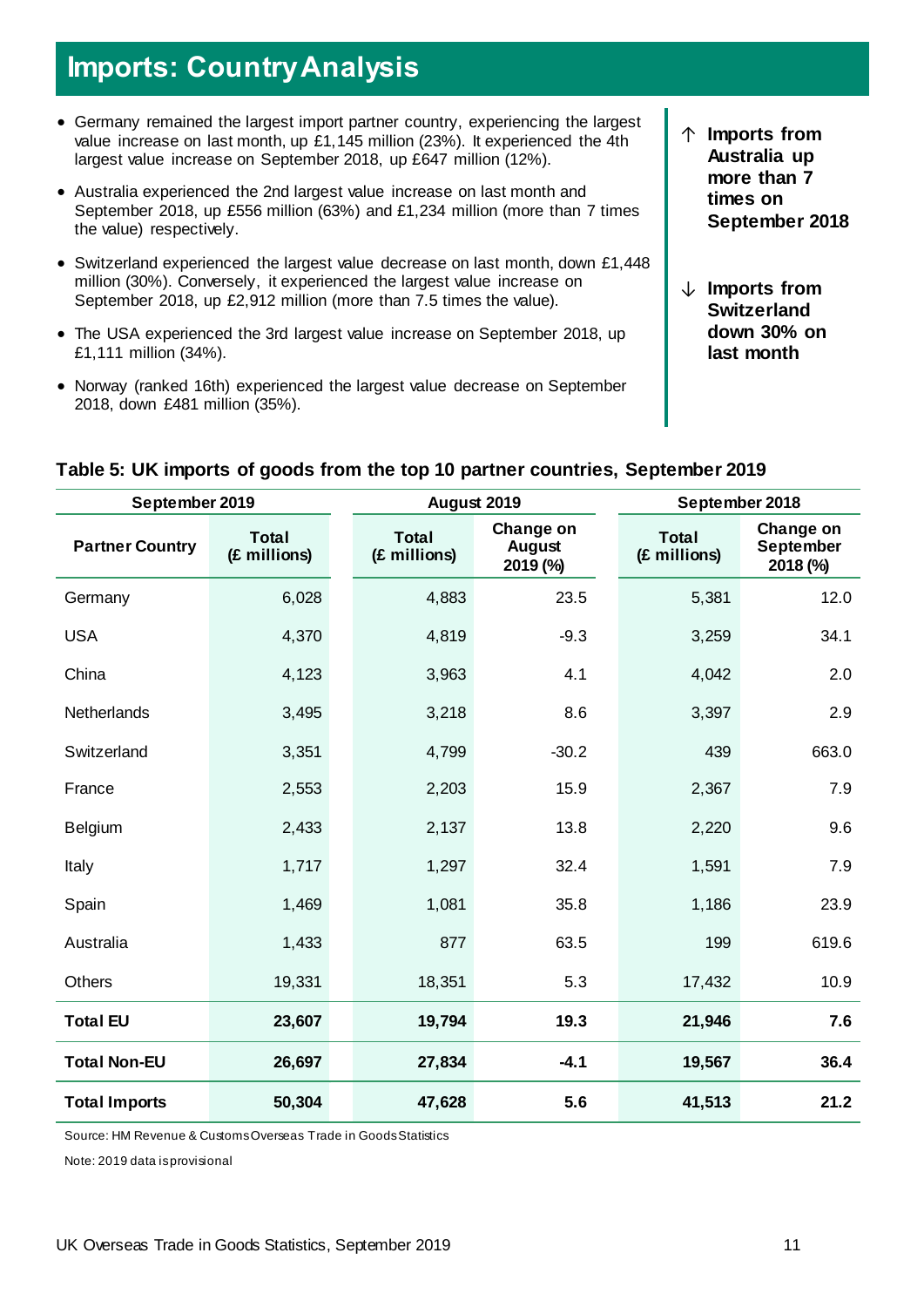### **Imports: Country Analysis**

- The top 5 import partners accounted for 42% of the total value of goods imports in September 2019, this was a decrease from 44% on September 2018.
- Germany accounted for 12% of the total value of goods imported to the UK. This was a decrease from 13% in September 2018.
- The USA had the 2nd largest proportion, accounting for 8.7%. This was an increase from 7.9% in September 2018.
- The top 10 import partner countries (ranked by value) have changed compared with last month. Most notably, Australia rose to 10th place from 17th.
- The top 10 import partner countries changed compared with September 2018. Most notably, Switzerland rose to 5th place from 22nd.
- ↓ **Germany accounted for 12% of total imports in September 2019**
- ↑ **The USA accounted for 9% of total imports in September 2019**

| UK Imports (£50.3bn)                       |                    |                              |                                        |  |                                        |  |  |
|--------------------------------------------|--------------------|------------------------------|----------------------------------------|--|----------------------------------------|--|--|
| <b>Others Non-EU</b><br>(E14.9bn)<br>29.5% | <b>Others EU</b>   | Germany<br>(E6.0bn)<br>12.0% | <b>USA</b><br>(E4.4bn)<br>8.7%         |  |                                        |  |  |
|                                            | (E14.1bn)<br>28.0% | China<br>(E4.1bn)<br>8.2%    | <b>Netherlands</b><br>(E3.5bn)<br>6.9% |  | <b>Switzerland</b><br>(E3.4bn)<br>6.7% |  |  |

### **Figure 7: UK imports of goods from the top 5 countries, September 2019**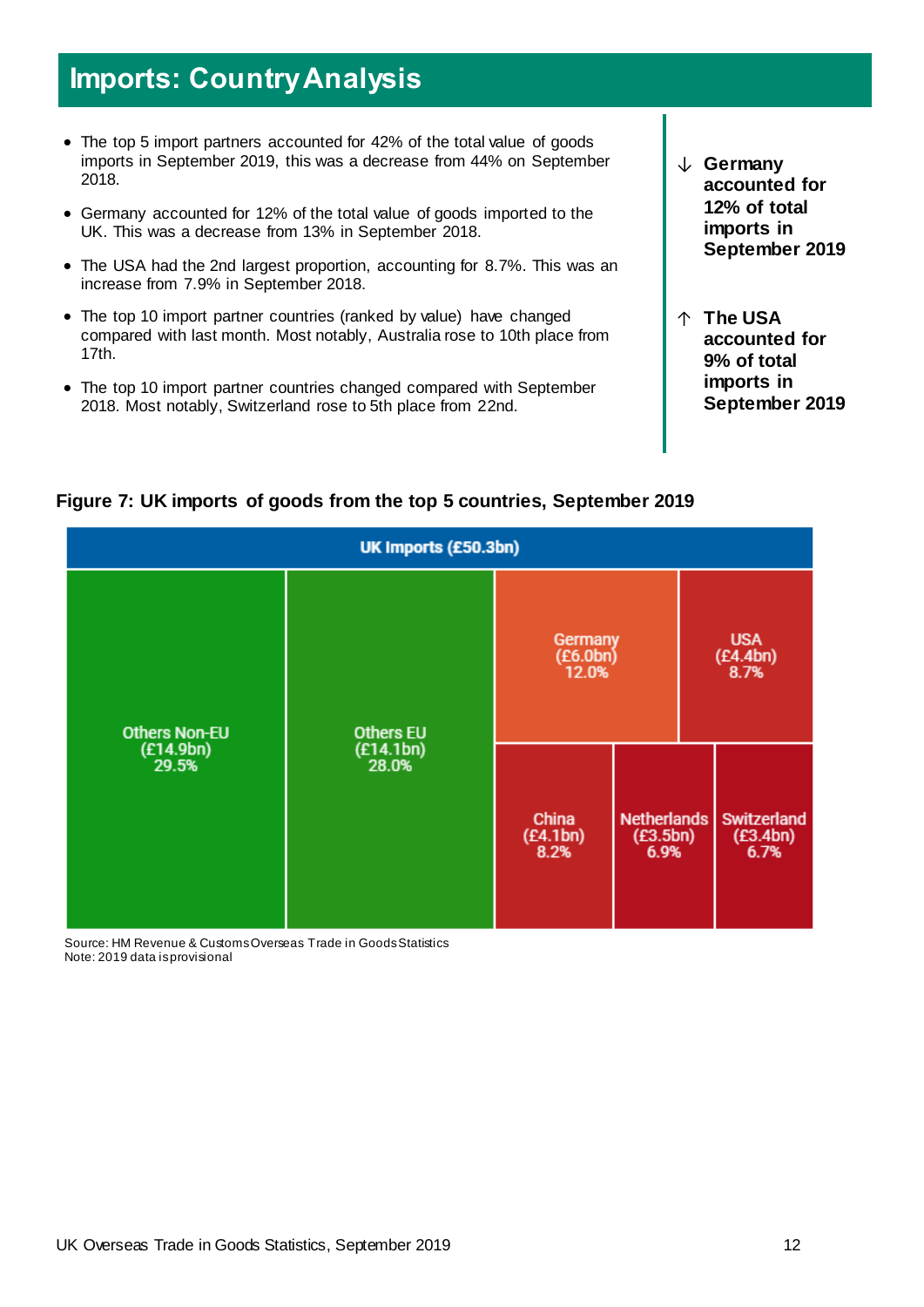# **Imports: Country Analysis – 3 Months**

- Germany remained the largest import partner country, experiencing an increase of 5.0% on the 3 months to June 2019.
- Among the top 10, Switzerland experienced the largest percentage increase on the 3 months to June 2019 and on the 3 months to September 2018, up 7 times and more than 8 times the value respectively.
- Among the top 10, Norway experienced the largest percentage decrease on the 3 months to June 2019 and on the 3 months to September 2018, down 4.6% and 26% respectively.
- 8 of the top 10 countries experienced a percentage increase on the 3 months to June 2019, Italy and Norway were the exceptions.
- 7 of the top 10 countries experienced a percentage increase on the 3 months to September 2018, Germany, the Netherlands and Norway were the exceptions.
- ↑ **Imports from Germany up 5% on the 3 months to June 2019**
- ↑ **Imports from Switzerland up more than 8 times the value on the 3 months to September 2018**

| 3 months to Sep 2019   |                              |  | 3 months to Jun 2019         |                               | 3 months to Sep 2018         |                                           |  |
|------------------------|------------------------------|--|------------------------------|-------------------------------|------------------------------|-------------------------------------------|--|
| <b>Partner Country</b> | <b>Total</b><br>(£ millions) |  | <b>Total</b><br>(£ millions) | Change on<br>June<br>2019 (%) | <b>Total</b><br>(£ millions) | Change on<br><b>September</b><br>2018 (%) |  |
| Germany                | 16,078                       |  | 15,318                       | 5.0                           | 16,179                       | $-0.6$                                    |  |
| <b>USA</b>             | 13,624                       |  | 11,582                       | 17.6                          | 11,066                       | 23.1                                      |  |
| China                  | 12,089                       |  | 10,437                       | 15.8                          | 11,555                       | 4.6                                       |  |
| Switzerland            | 11,930                       |  | 1,697                        | 602.9                         | 1,425                        | 737.5                                     |  |
| Netherlands            | 10,136                       |  | 9,146                        | 10.8                          | 10,290                       | $-1.5$                                    |  |
| France                 | 7,119                        |  | 6,521                        | 9.2                           | 6,833                        | 4.2                                       |  |
| Belgium                | 6,632                        |  | 5,490                        | 20.8                          | 6,364                        | 4.2                                       |  |
| Italy                  | 4,773                        |  | 4,861                        | $-1.8$                        | 4,724                        | 1.0                                       |  |
| Spain                  | 4,008                        |  | 4,000                        | 0.2                           | 3,594                        | 11.5                                      |  |
| Norway                 | 3,569                        |  | 3,740                        | $-4.6$                        | 4,817                        | $-25.9$                                   |  |
| <b>Others</b>          | 56,039                       |  | 48,036                       | 16.7                          | 48,344                       | 15.9                                      |  |
| <b>Total Imports</b>   | 145,998                      |  | 120,828                      | 20.8                          | 125,191                      | 16.6                                      |  |

### **Table 6: UK imports of goods from the top 10 partner countries, 3 months to September 2019**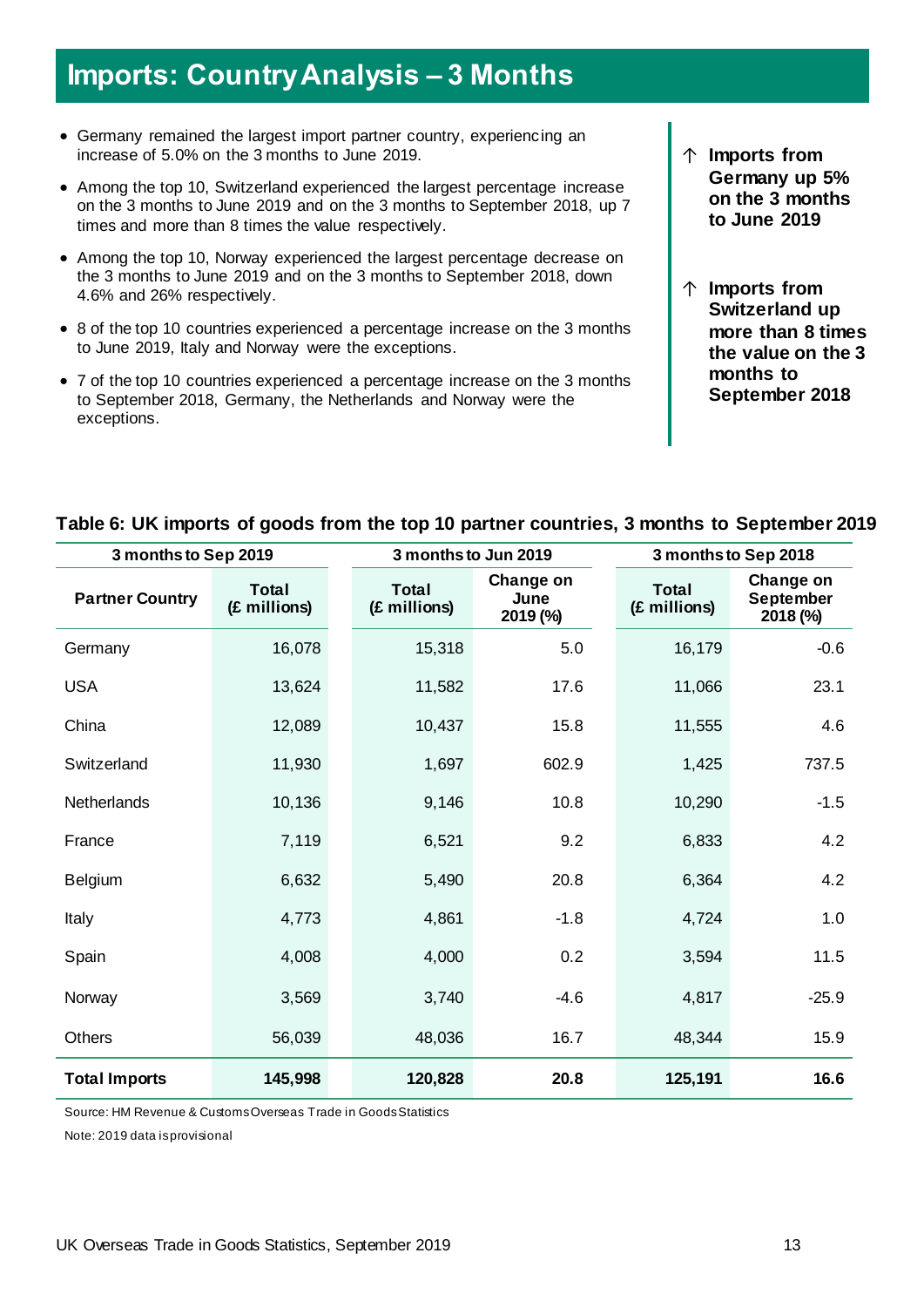# **Imports: Commodity Analysis**

- Precious metals remained the largest import commodity, despite experiencing the largest value decrease on last month, down £825 million (8.0%). However, it experienced the largest value increase on September 2018, up £7,178 million (4 times the value).
- Motor vehicles experienced the largest value increase on last month, up £1,426 million (35%). It experienced the 2nd largest value increase on September 2018, up £787 million (17%).
- Aircraft (ranked 12th) experienced the 2nd largest value decrease on last month, down £421 million (35%). It experienced the 3rd largest value increase on September 2018, up £295 million (61%).
- Art and antiques (ranked 46th) experienced the 3rd largest value decrease on last month, down £64.9 million (29%).
- Mineral fuels experienced the largest value decrease on September 2018, down £778 million (19%).
- ↑ **Imports of Motor vehicles up 35% on last month**
- ↓ **Imports of Art and antiques down 29% on September 2018**

| September 2019               |                              | August 2019                  |                                 | September 2018               |                                           |  |
|------------------------------|------------------------------|------------------------------|---------------------------------|------------------------------|-------------------------------------------|--|
| <b>Commodity Description</b> | <b>Total</b><br>(£ millions) | <b>Total</b><br>(£ millions) | Change on<br>August<br>2019 (%) | <b>Total</b><br>(£ millions) | Change on<br><b>September</b><br>2018 (%) |  |
| Precious metals              | 9,542                        | 10,367                       | $-8.0$                          | 2,364                        | 303.6                                     |  |
| Motor vehicles               | 5,513                        | 4,087                        | 34.9                            | 4,725                        | 16.7                                      |  |
| Mechanical appliances        | 5,459                        | 5,158                        | 5.8                             | 5,320                        | 2.6                                       |  |
| Electronic equipment         | 4,168                        | 3,762                        | 10.8                            | 4,364                        | $-4.5$                                    |  |
| <b>Mineral fuels</b>         | 3,346                        | 3,178                        | 5.3                             | 4,124                        | $-18.9$                                   |  |
| Pharmaceutical products      | 1,714                        | 1,657                        | 3.5                             | 1,742                        | $-1.6$                                    |  |
| Measuring devices and gauges | 1,299                        | 1,151                        | 12.8                            | 1,120                        | 16.0                                      |  |
| <b>Plastics</b>              | 1,260                        | 1,164                        | 8.2                             | 1,200                        | 5.0                                       |  |
| Knitwear                     | 1,036                        | 921                          | 12.5                            | 916                          | 13.1                                      |  |
| Clothes, not knitted         | 858                          | 807                          | 6.3                             | 805                          | 6.5                                       |  |
| <b>Others</b>                | 16,109                       | 15,376                       | 4.8                             | 14,832                       | 8.6                                       |  |
| <b>Total Imports</b>         | 50,304                       | 47,628                       | 5.6                             | 41,513                       | 21.2                                      |  |

### **Table 7: UK imports of goods by top 10 commodities, September 2019**

Source: HM Revenue & Customs Overseas Trade in Goods Statistics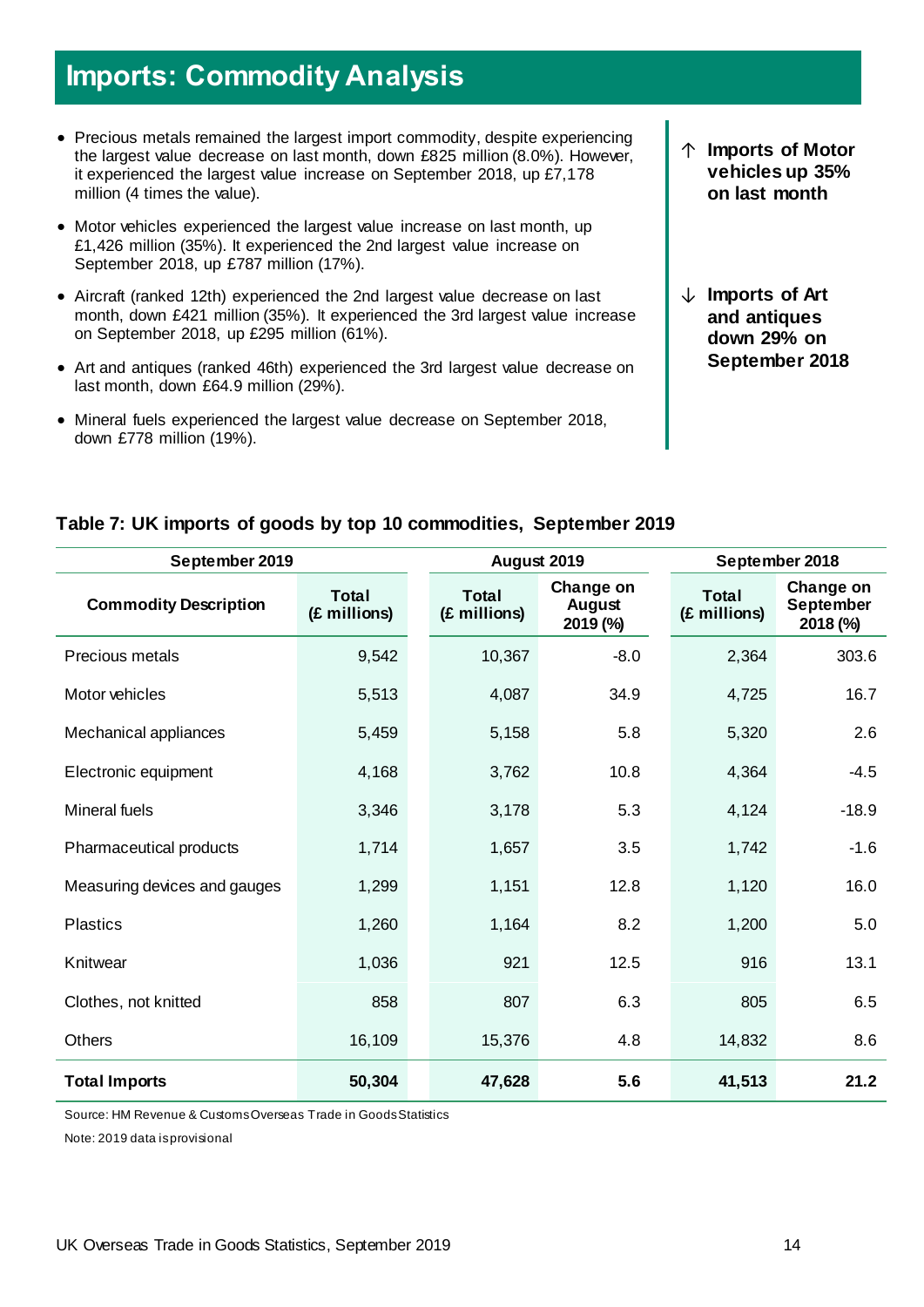# **Imports: Commodity Analysis**

- The top 5 import commodities (ranked by value) accounted for 56% in September 2019, this was an increase from 50% in September 2018.
- Precious metals accounted for 19% of total UK imports, up from 5.7% in September 2018.
- Motor vehicles had the 2nd largest proportion, accounting for 11%, down by less than 1 percentage point on September 2018.
- The top 10 import commodities (ranked by value) changed compared with last month. Most notably Measuring devices and gauges rose to 7th place from 9th, while Aircraft fell to 12th place from 7th.
- The top 10 import commodities (ranked by value) changed compared with September 2018. Most notably, Precious metals rose to 1st place from 5th.
- ↑ **Precious metals accounted for 19% of total imports in September 2019**
- ↓ **Motor vehicles accounted for 11% of total imports in September 2019**



### **Figure 8: UK imports by top 5 commodities, September 2019**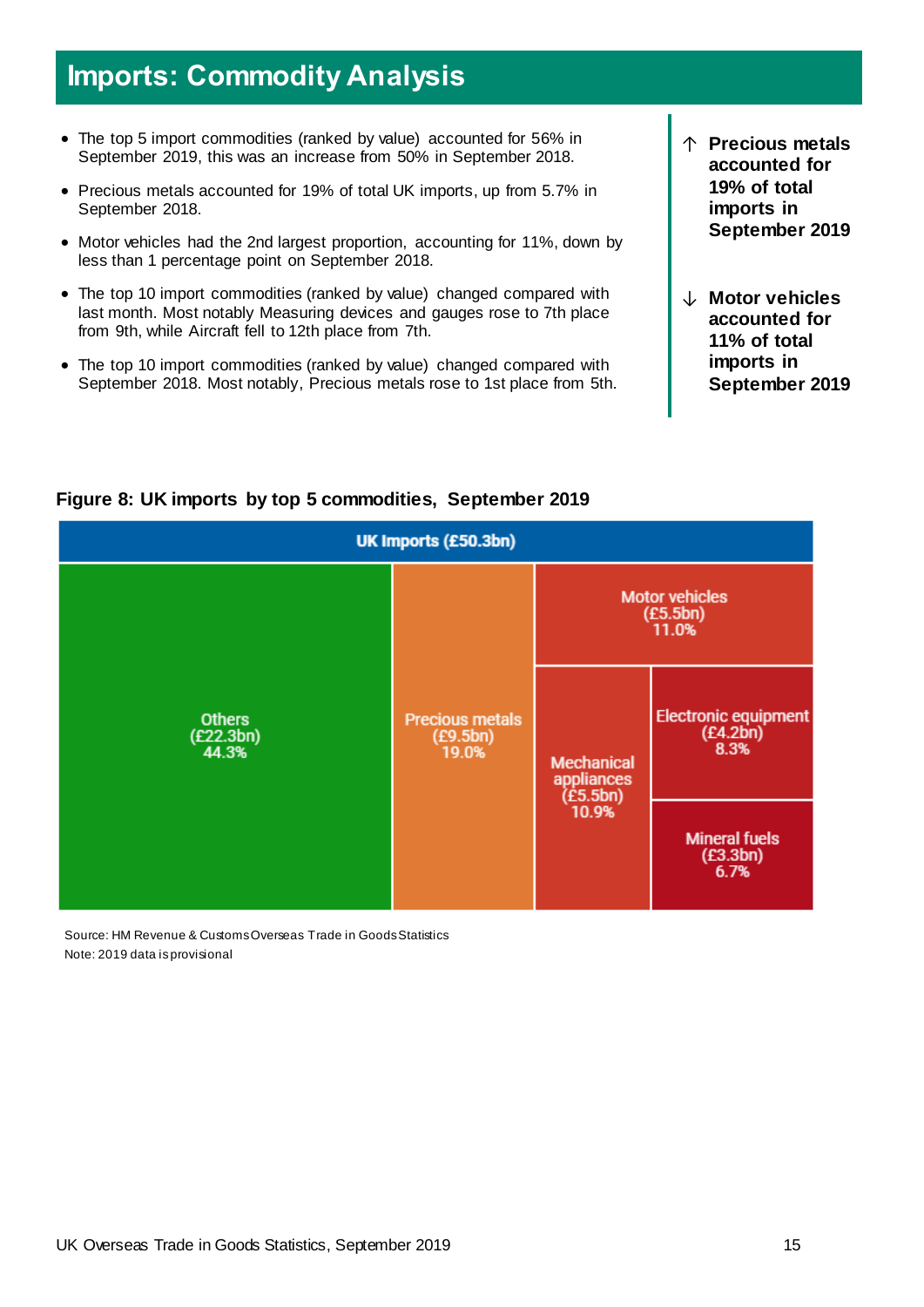# **Imports: Commodity Analysis – 3 Months**

- Precious metals remained the largest import commodity, it experienced the largest increase on the 3 months to June 2019 and the 3 months to September 2018, up nearly 3 times and more than 4 times the value respectively.
- Among the top 10, Aircraft experienced the 2nd largest percentage increase on the 3 months to June 2019, up 70%.
- Among the top 10, Mineral fuels experienced the largest percentage decrease on the 3 months to September 2018, down 21%.
- 9 of the top 10 commodities experienced an increase on the 3 months to June 2019, Mineral fuels was the exception, down 5.8%.
- 6 of the top 10 commodities experienced an increase on the 3 months to September 2018, Electronic equipment, Mineral fuels, Pharmaceutical products, and Plastics and plastic products were the exceptions.
- ↑ **Precious metals up more than 4 times on the 3 months to September 2018**
- ↓ **Mineral fuels down 21% on the 3 months to September 2018**

#### **Table 8: UK imports of goods by top 10 commodities for the 3 months to September 2019**

| 3 months to Sep 2019          |                              |                              | 3 months to Jun 2019          | 3 months to Sep 2018         |                                           |  |
|-------------------------------|------------------------------|------------------------------|-------------------------------|------------------------------|-------------------------------------------|--|
| <b>Commodity Description</b>  | <b>Total</b><br>(£ millions) | <b>Total</b><br>(£ millions) | Change on<br>June<br>2019 (%) | <b>Total</b><br>(£ millions) | Change on<br><b>September</b><br>2018 (%) |  |
| Precious metals               | 28,493                       | 9,835                        | 189.7                         | 6,948                        | 310.1                                     |  |
| Mechanical appliances         | 16,487                       | 15,884                       | 3.8                           | 16,336                       | 0.9                                       |  |
| Motor vehicles                | 14,320                       | 13,648                       | 4.9                           | 12,731                       | 12.5                                      |  |
| Electronic equipment          | 11,766                       | 10,695                       | 10.0                          | 11,922                       | $-1.3$                                    |  |
| Mineral fuels                 | 10,165                       | 10,796                       | $-5.8$                        | 12,843                       | $-20.8$                                   |  |
| Pharmaceutical products       | 5,103                        | 4,117                        | 23.9                          | 5,580                        | $-8.6$                                    |  |
| Measuring devices and gauges  | 3,690                        | 3,564                        | 3.5                           | 3,478                        | 6.1                                       |  |
| Plastics and plastic products | 3,642                        | 3,605                        | 1.0                           | 3,706                        | $-1.7$                                    |  |
| Knitwear                      | 2,874                        | 2,159                        | 33.1                          | 2,659                        | 8.1                                       |  |
| Aircraft                      | 2,771                        | 1,634                        | 69.5                          | 2,478                        | 11.8                                      |  |
| Others                        | 46,687                       | 44,891                       | 4.0                           | 46,510                       | 0.4                                       |  |
| <b>Total Imports</b>          | 145,998                      | 120,828                      | 20.8                          | 125,191                      | 16.6                                      |  |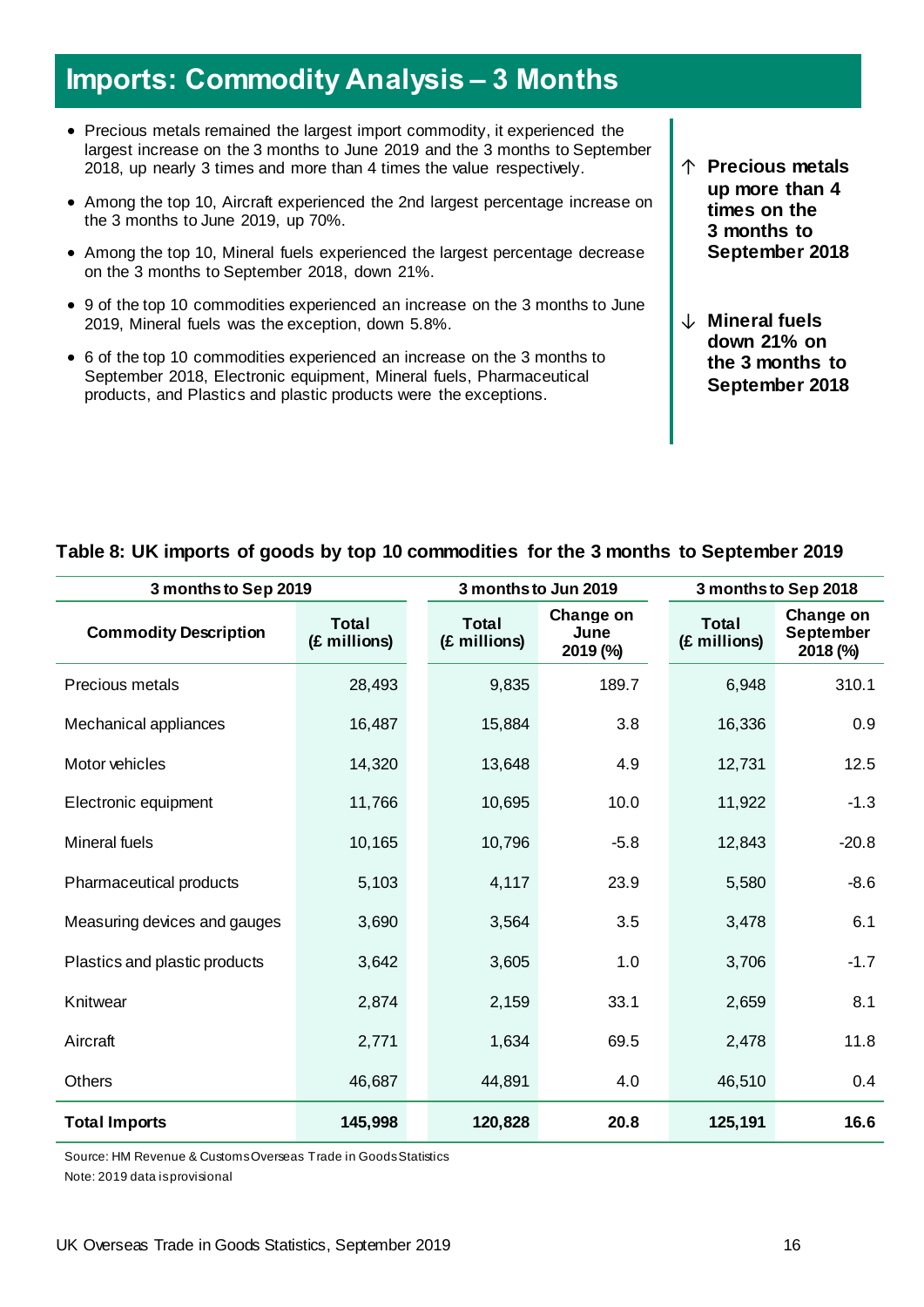# **Imports: Combined Commodity & Country Analysis**

#### **Country to commodity:**

- The increase in imports from Australia on last month and September 2018 was dominated by Precious metals, up £501 million (66%) and £1,183 million (from £73.4 million) respectively.
- The decrease in imports from Switzerland on last month was dominated by Precious metals, down £1,459 million (33%).
- The increase in imports from the USA on September 2018 was dominated by Precious metals, up £699 million (more than 3 times the value), followed by increases in Mechanical appliances, up £175 million (22%), and Mineral fuels, up £155 million (46%).
- The decrease in imports from Norway on September 2018 was dominated by Mineral fuels, down £494 million (41%).

#### **Commodity to country:**

- The increase in imports of Motor vehicles on last month and September 2018 was led by Germany, up £584 million (48%) and £278 million (18%) respectively.
- The decrease in imports of Aircraft on last month was dominated by the USA, down £609 million (83%).
- The decrease in imports of Art and antiques on last month was led by Switzerland, down £37.1 million (53%).
- The decrease in imports of Mineral fuels on September 2018 was led by Norway, down £494 million (41%), followed by Nigeria, down £150 million (43%).

↑ **Imports of Precious metals from Australia up 66% on last month**

↓ **Imports of Aircraft from the USA down 83% on last month**

### **Figure 9: The UK's top commodity imports from the top 5 EU & Non-EU countries**

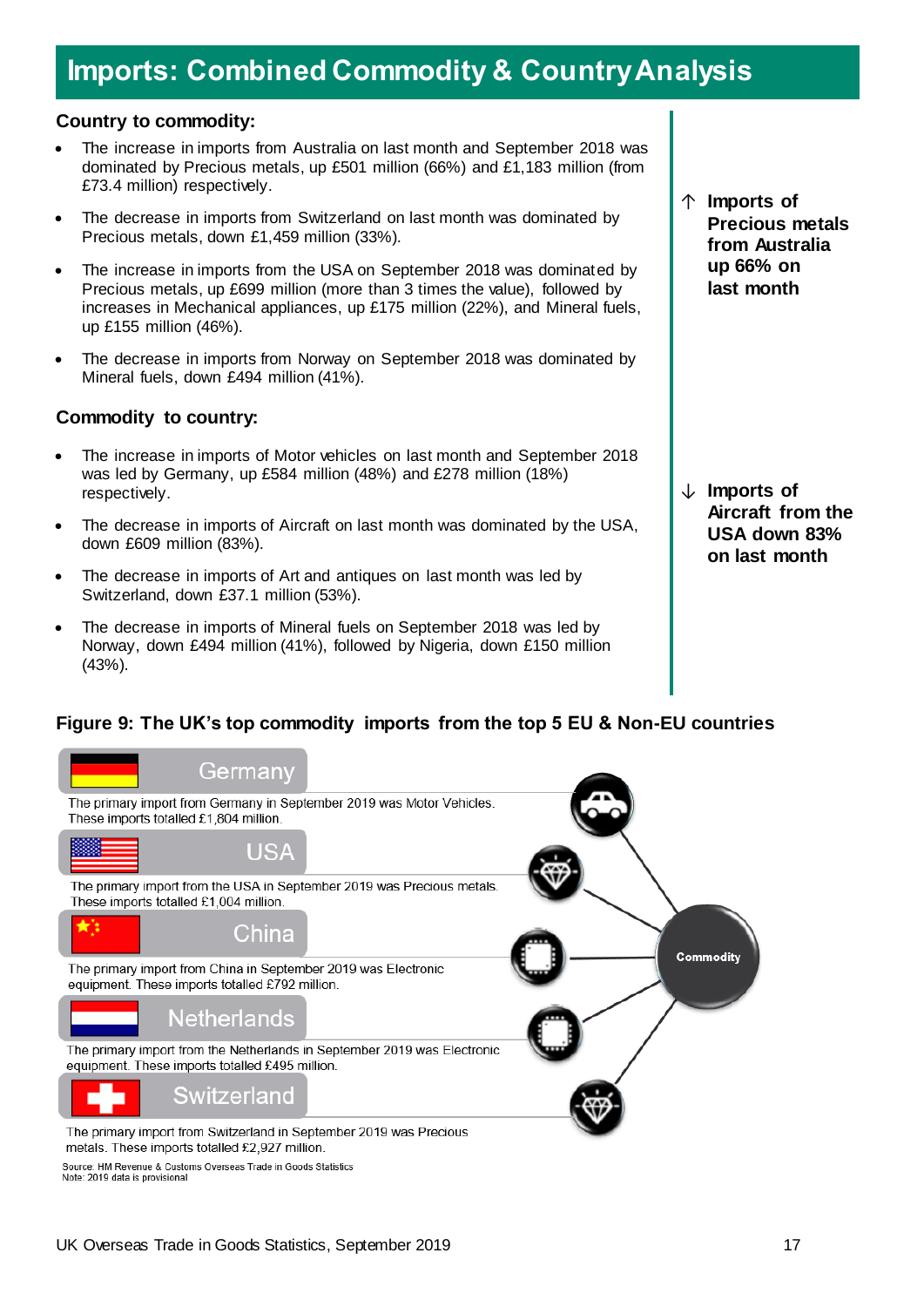# **Methodology Notes**

#### **Metadata**

All data behind this bulletin through our [uktradeinfo web site:](https://www.uktradeinfo.com/Pages/Home.aspx)

- Detailed Trade Statistics data at 8-digit commodity code level is available in our [interactive database.](https://www.uktradeinfo.com/Statistics/BuildYourOwnTables/Pages/Home.aspx)
- Aggregate OTS data is available in [pre-prepared Excel tables.](https://www.uktradeinfo.com/Statistics/Pages/Monthly-Tables.aspx)

Find details of how users interested in import and export markets for specific goods make use of the detailed OTS data in ['The User Story'](https://www.uktradeinfo.com/Statistics/OverseasTradeStatistics/AboutOverseastradeStatistics/User%20support/User_Story.pps).

#### **Data sources**

The **EU figures** provided in this publication of the September 2019 Overseas Trade in Goods Statistics are collected from the Intrastat survey. They will include:

- Estimates for businesses who have yet to submit detailed data on the trade they had with other EU Member States this month.
- Estimates for businesses who do not have to submit detailed data on the trade they have with other EU Member States.
- An adjustment for trade associated with Missing Trader Intra Community fraud. More details of this can be found [here.](https://www.uktradeinfo.com/statistics/noneuoverseastrade/aboutoverseastradestatistics/user%20support/oecd_mtic06.pdf)

Estimates are included in all high-level totals including commodity (HS2) and country totals.

The **Non-EU figures** provided in this publication of the September 2019 Overseas Trade in Goods Statistics are presented by customs declarations and collected by the CHIEF (Customs Handling of Import and Export Freight) system.

Detailed trade information is presented according to the [Harmonised System \(HS\)](https://www.uktradeinfo.com/CodesAndGuides/GoodClassificationSystems/Pages/AboutHS.aspx) nomenclature.

#### **Methodology**

This methodology paper covers all aspects of the Overseas Trade Statistics methodology – data sources, classifications and definitions, quality assurance, publications and governance. It is a useful companion to the trade data, providing the definitions and methodologies on which the data are based. The Overseas Trade Statistics Methodology paper (July 2017) is available [here.](https://www.uktradeinfo.com/Statistics/OverseasTradeStatistics/AboutOverseastradeStatistics/Documents/OTSMethodology_paper.pdf)

From the May 2016 month of account, there was a methodological change to the way our trade-in-goods statistics are compiled. Following a change in legislation, trade-in-goods statistics switched from the 'general trade' system of compilation to the 'special trade' system. More information can be found [here.](https://www.uktradeinfo.com/AboutUs/Pages/News.aspx?ItemID=98ef5601-802a-4e5c-9ac2-eb574d7c506b)

Non-Monetary Gold (NMG) can form a substantial part of the non-EU Overseas Trade Statistics (OTS). For further information, see [Inclusion of Non-Monetary Gold in OTS.](https://www.uktradeinfo.com/Statistics/OverseasTradeStatistics/AboutOverseastradeStatistics/Pages/PoliciesandMethodologies.aspx) Data relating to monthly non-EU and EU import and export totals for January 2008 onwards with a breakdown of non-monetary gold and other trade is available in an [OTS time series spreadsheet.](https://www.uktradeinfo.com/Statistics/OverseasTradeStatistics/Documents/Gold_0919.xls)

#### **Relationship with other statistical publications**

The aggregate estimates here will differ slightly from those that are published by the Office for National Statistics (ONS) as part of the Balance of Payments (BoP), as the 2 sets of data are compiled to different sets of rules. The ONS web site provides an overview of BoP at the [Guide to UK Trade a](http://www.ons.gov.uk/ons/rel/uktrade/uk-trade/july-2011/guide-to-uk-trade.html)s well as the detailed monthly UK [Trade Releases.](http://www.ons.gov.uk/ons/publications/all-releases.html?definition=tcm%3A77-21861) The BoP publication shows a high-level picture of UK trade-in-goods, whereas the OTS publication shows a detailed picture of the UK's trade-in-goods by commodity and partner country. uktradeinfo.com provides more detail about the [differences between BoP and OTS publications.](https://www.uktradeinfo.com/Statistics/Pages/Related-Data.aspx)